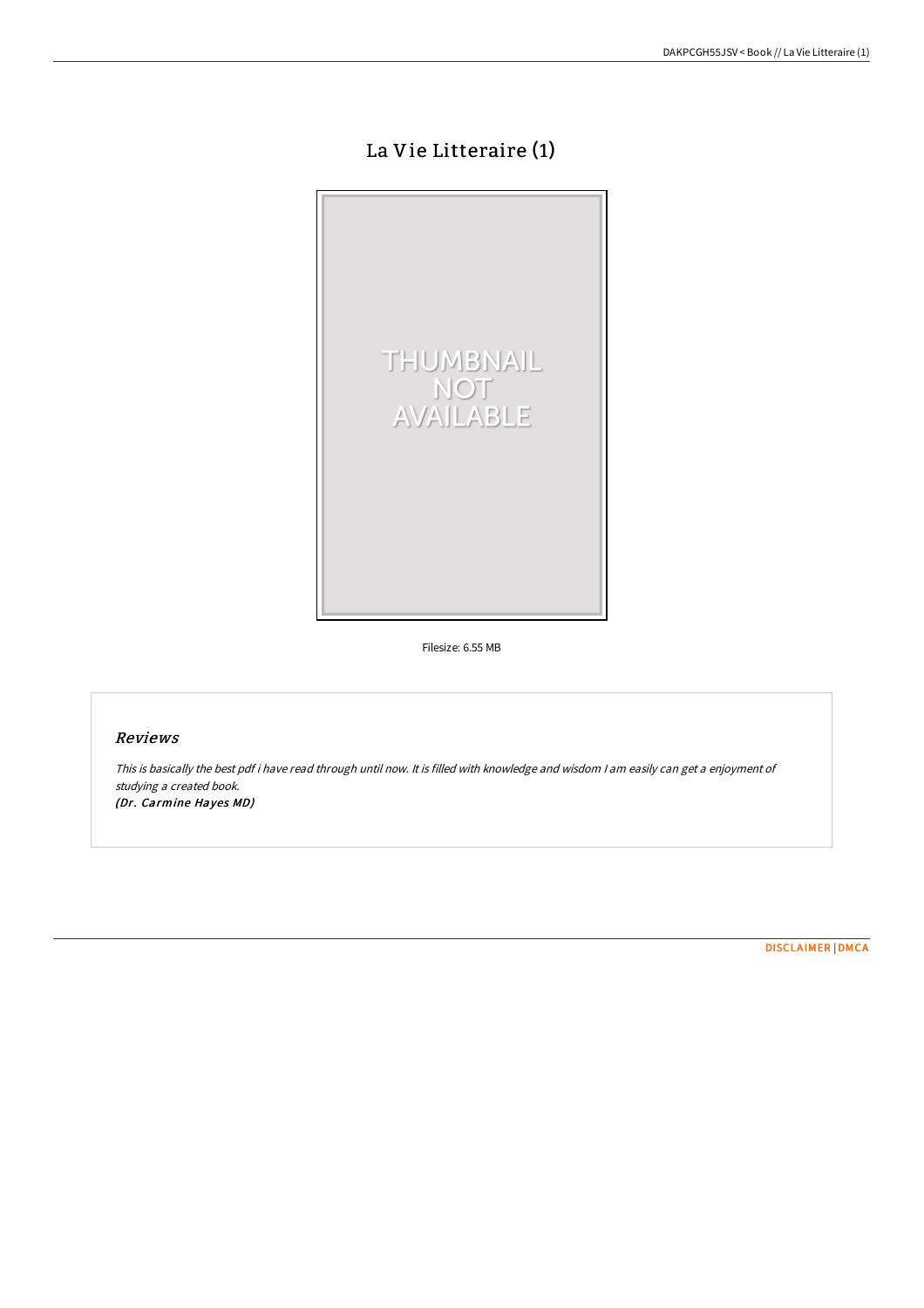# LA VIE LITTERAIRE (1)



RareBooksClub. Paperback. Book Condition: New. This item is printed on demand. Paperback. 58 pages. OCLC Number: (OCoLC)430098143 Subject: Women employees -- Selection and appointment -- United States. Excerpt: . . . Figure 5: Percentage of Job Corps Career Training Slots in Program Year 2006, by Industry Area Construction Information technology Automotive Machine repair 5 5 Other 7 32 Advanced manufacturing 8 Hospitality 8 19 Health care 16 Business and finance Source: Department of Labor data. The high-growth, high-demand industry areas include many specific occupations for which Job Corps students can receive training. For example, among the career training offered by some centers in the construction industry are bricklaying, carpentry, cement masonry, electrical, facilities maintenance, painting, plastering, and plumbing. Within the health care industry, some centers provide career training in dental assistance, medical assistance, nursing assistance, and pharmacy technician. ( See app. II for a list of career training offerings available within the industry areas for program year 2007.) Most centers offer a range of career training choices, but some centers have more limited choices. For example, among the centers we visited, the number of career training offerings ranged from as many as 14 at 1 center to 3 at another center ( see table 1 ). Page 10 GAO-09-470 Job Corps This item ships from La Vergne,TN. Paperback.

E Read La Vie [Litteraire](http://bookera.tech/la-vie-litteraire-1.html) (1) Online E [Download](http://bookera.tech/la-vie-litteraire-1.html) PDF La Vie Litteraire (1)